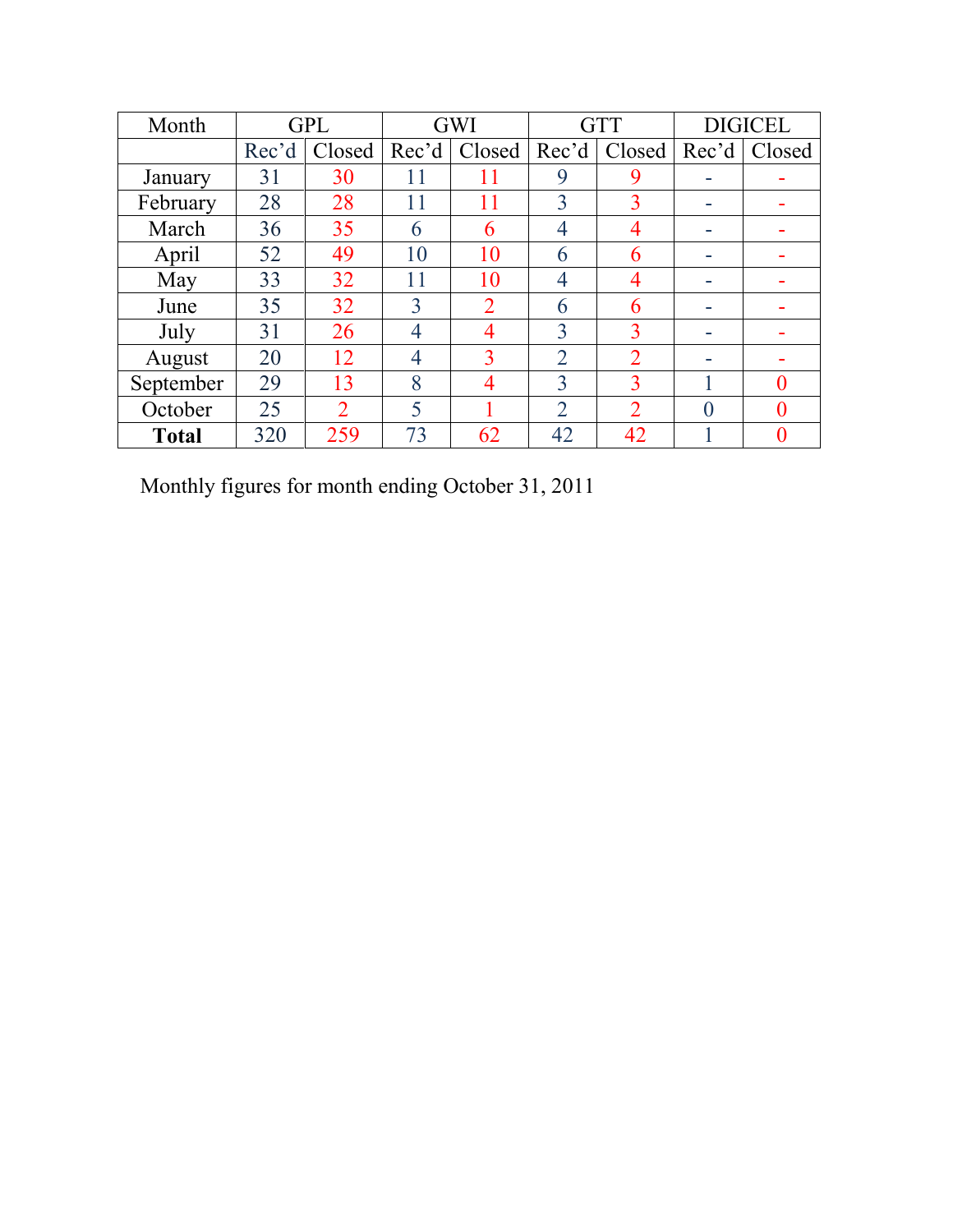## **Complaint against GPL**

|                             | 2007  |        | 2008  |        | 2009  |        | 2010  |        | 2011    |        |
|-----------------------------|-------|--------|-------|--------|-------|--------|-------|--------|---------|--------|
| <b>Complaint Category</b>   | Rec'd | Active | Rec'd | Active | Rec'd | Active | Rec'd | Active | l Rec'd | Active |
| Allegation of Tampering     | 51    |        | 60    |        | 27    | 2      | 23    | 3      | 60      | 12     |
| Application for Service     | 20    |        | 30    |        | 13    |        | 15    |        | 23      |        |
| <b>Billing Query</b>        | 195   |        | 234   | 2      | 162   | 4      | 122   | 19     | 166     | 37     |
| Change of Tenancy           | 12    |        | 30    |        | 21    |        | 16    | 1      | 8       |        |
| Claim for Compensation      | 5     |        | 6     |        | 7     |        | 4     |        | 6       | 4      |
| <b>Capital Contribution</b> |       |        | 1     |        | 1     |        | 1     |        |         |        |
| <b>Disconnection</b>        | 38    |        | 34    |        | 45    |        | 19    |        | 25      | 5      |
| <b>Tariff Issue</b>         | 2     |        | 14    |        | 12    |        | 10    |        | 7       |        |
| <b>Technical Issue</b>      | 23    |        | 33    |        | 44    |        | 21    | 1      | 25      | 5      |
| <b>TOTAL</b>                | 346   |        | 442   | 2      | 332   | 7      | 231   | 26     | 320     | 65     |

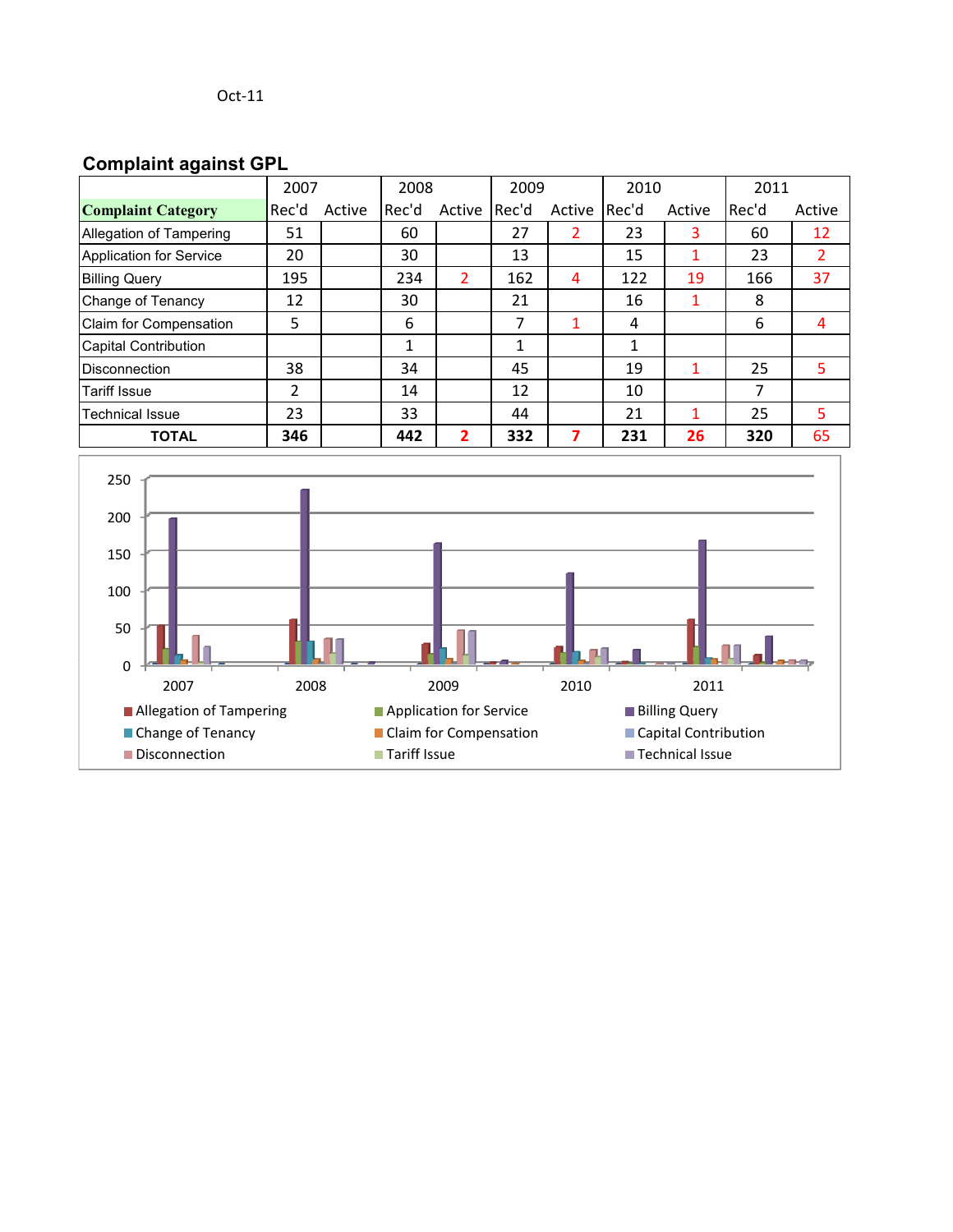## **Complaint against GWI**

|                                | 2008<br>2007 |        | 2009  |              | 2010 |        | 2011  |        |       |        |
|--------------------------------|--------------|--------|-------|--------------|------|--------|-------|--------|-------|--------|
| Complaint Category             | Rec'd        | Active | Rec'd | Active Rec'd |      | Active | Rec'd | Active | Rec'd | Active |
| <b>Application for Service</b> |              |        | 6     |              | 3    |        |       |        | 6     |        |
| <b>Billing Query</b>           | 37           |        | 89    |              | 130  |        | 48    |        | 42    | 6      |
| Change of Tenancy              |              |        |       |              |      |        |       |        | 1     |        |
| Compensation                   |              |        |       |              |      |        |       |        |       |        |
| <b>Disconnection</b>           | 10           |        | 15    |              | 16   |        | 13    |        | 14    |        |
| <b>Tariff Issue</b>            |              |        |       |              | 10   |        | 2     |        | 1     |        |
| <b>Technical Issue</b>         | 20           |        | 27    |              | 25   |        | 26    |        | 9     |        |
| <b>Misc</b>                    | 4            |        | 5     |              | 8    |        | 3     |        |       |        |
| <b>TOTAL</b>                   | 72           |        | 143   |              | 192  |        | 95    |        | 73    |        |

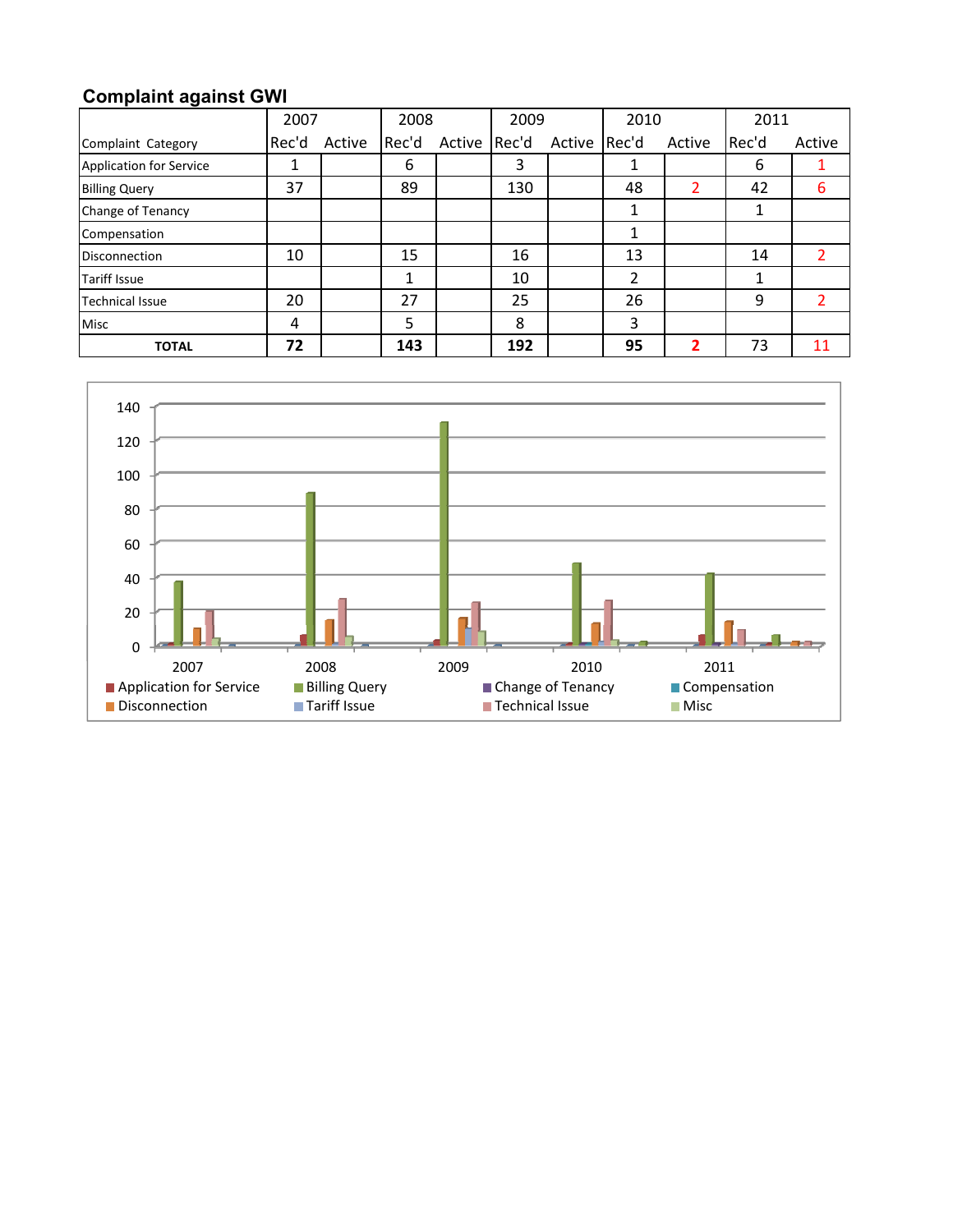## **Complaint against GTT**

|                                | 2007  |        | 2008  |              | 2009 |              | 2010 |        | 2011  |        |
|--------------------------------|-------|--------|-------|--------------|------|--------------|------|--------|-------|--------|
| Complaint Category             | Rec'd | Active | Rec'd | Active Rec'd |      | Active Rec'd |      | Active | Rec'd | Active |
| <b>Application for Service</b> | 19    |        | 18    |              | 15   |              | 9    |        | 5     |        |
| <b>Billing Query</b>           | 13    |        | 10    |              | 9    |              | 4    |        | 1     |        |
| <b>Disconnection</b>           | າ     |        |       |              | 3    |              |      |        | 2     |        |
| <b>Tariff Issue</b>            |       |        | 1     |              |      |              |      |        |       |        |
| <b>Technical Issue</b>         | 20    |        | 46    |              | 35   |              | 28   |        | 29    |        |
| <b>Transfer of Service</b>     | 6     |        | 5     |              | 4    |              |      |        | 4     |        |
| Compensation                   |       |        |       |              |      |              |      |        | 1     |        |
| <b>Misc</b>                    | 8     |        | 5     |              | 8    |              | 4    |        |       |        |
| <b>TOTAL</b>                   | 68    |        | 85    |              | 74   |              | 47   |        | 42    |        |